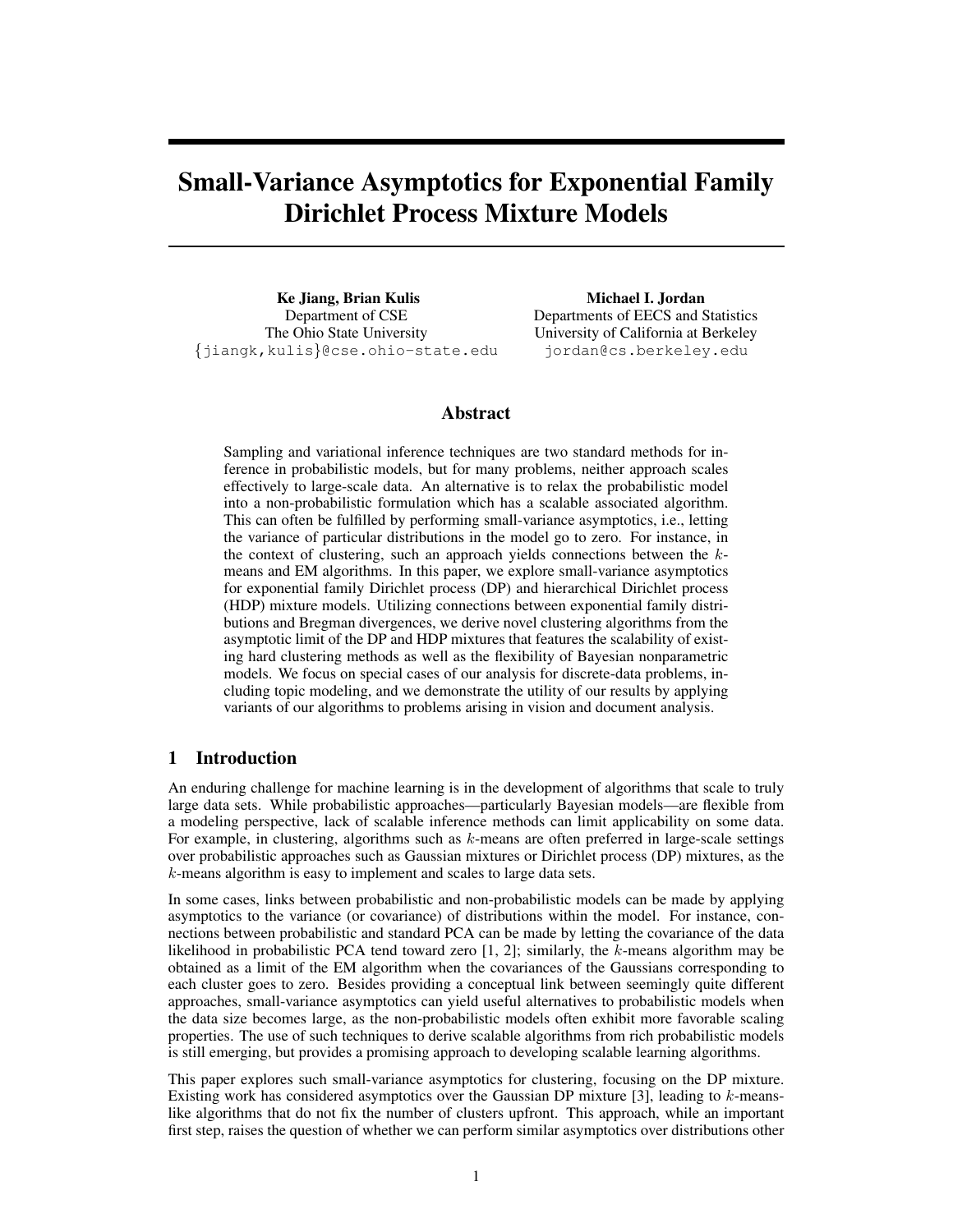than the Gaussian. We answer in the affirmative by showing how such asymptotics may be applied to the exponential family distributions for DP mixtures; such analysis opens the door to a new class of scalable clustering algorithms and utilizes connections between Bregman divergences and exponential families. We further extend our approach to hierarchical nonparametric models (specifically, the hierarchical Dirichlet process (HDP) [4]), and we view a major contribution of our analysis to be the development of a general hard clustering algorithm for grouped data.

One of the primary advantages of generalizing beyond the Gaussian case is that it opens the door to novel scalable algorithms for discrete-data problems. For instance, visual bag-of-words [5] have become a standard representation for images in a variety of computer vision tasks, but many existing probabilistic models in vision cannot scale to the size of data sets now commonly available. Similarly, text document analysis models (e.g., LDA [6]) are almost exclusively discrete-data problems. Our analysis covers such problems; for instance, a particular special case of our analysis is a hard version of HDP topic modeling. We demonstrate the utility of our methods by exploring applications in text and vision.

Related Work: In the non-Bayesian setting, asymptotics for the expectation-maximization algorithm for exponential family distributions were studied in [7]. The authors showed a connection between EM and a general k-means-like algorithm, where the squared Euclidean distance is replaced by the Bregman divergence corresponding to exponential family distribution of interest. Our results may be viewed as generalizing this approach to the Bayesian nonparametric setting. As discussed above, our results may also be viewed as generalizing the approach of [3], where the asymptotics were performed for the DP mixture with a Gaussian likelihood, leading to a  $k$ -means-like algorithm where the number of clusters is not fixed upfront. Note that our setting is considerably more involved than either of these previous works, particularly since we will require an appropriate technique for computing an asymptotic marginal likelihood. Other connections between hard clustering and probabilistic models were explored in [8], which proposes a "Bayesian k-means" algorithm by performing a maximization-expectation algorithm.

# 2 Background

In this section, we briefly review exponential family distributions, Bregman divergences, and the Dirichlet process mixture model.

### 2.1 The Exponential Family

Consider the exponential family with natural parameter  $\boldsymbol{\theta} = \{\theta_j\}_{j=1}^d \in \mathbb{R}^d$ ; then the exponential family probability density function can be written as [9]:

$$
p(\boldsymbol{x} \mid \boldsymbol{\theta}) = \exp\left(\langle \boldsymbol{x}, \boldsymbol{\theta} \rangle - \psi(\boldsymbol{\theta}) - h(\boldsymbol{x})\right),
$$

where  $\psi(\theta) = \log \int \exp(\langle x, \theta \rangle - h(x))dx$  is the log-partition function. Here we assume for simplicity that x is a minimal sufficient statistic for the natural parameter  $\theta$ .  $\psi(\theta)$  can be utilized to compute the mean and covariance of  $p(x | \theta)$ ; in particular, the expected value is given by  $\nabla \psi(\theta)$ , and the covariance is  $\nabla^2 \psi(\boldsymbol{\theta})$ .

Conjugate Priors: In a Bayesian setting, we will require a prior distribution over the natural parameter  $\theta$ . A convenient property of the exponential family is that a conjugate prior distribution of  $\theta$  exists; in particular, given any specific distribution in the exponential family, the conjugate prior can be parametrized as [11]:

$$
p(\boldsymbol{\theta} | \tau, \eta) = \exp \left( \langle \boldsymbol{\theta}, \tau \rangle - \eta \psi(\boldsymbol{\theta}) - m(\tau, \eta) \right).
$$

Here, the  $\psi(\cdot)$  function is the same as that of the likelihood function. Given a data point  $x_i$ , the posterior distribution of  $\theta$  has the same form as the prior, with  $\tau \to \tau + x_i$  and  $\eta \to \eta + 1$ .

**Relationship to Bregman Divergences:** Let  $\phi : S \to \mathbb{R}$  be a differentiable, strictly convex function defined on a convex set  $S \subseteq \mathbb{R}^d$ . The Bregman divergence for any pair of points  $x, y \in S$  is defined as  $D_{\phi}(\bm{x}, \bm{y}) = \phi(\bm{x}) - \phi(\bm{y}) - \langle \bm{x} - \bm{y}, \nabla \phi(\bm{y}) \rangle$ , and can be viewed as a generalized distortion measure. An important result connecting Bregman divergences and exponential families was discussed in [7] (see also [10, 11]), where a bijection between the two was established. A key consequence of this result is that we can equivalently parameterize both  $p(x | \theta)$  and  $p(\theta | \tau, \eta)$  in terms of the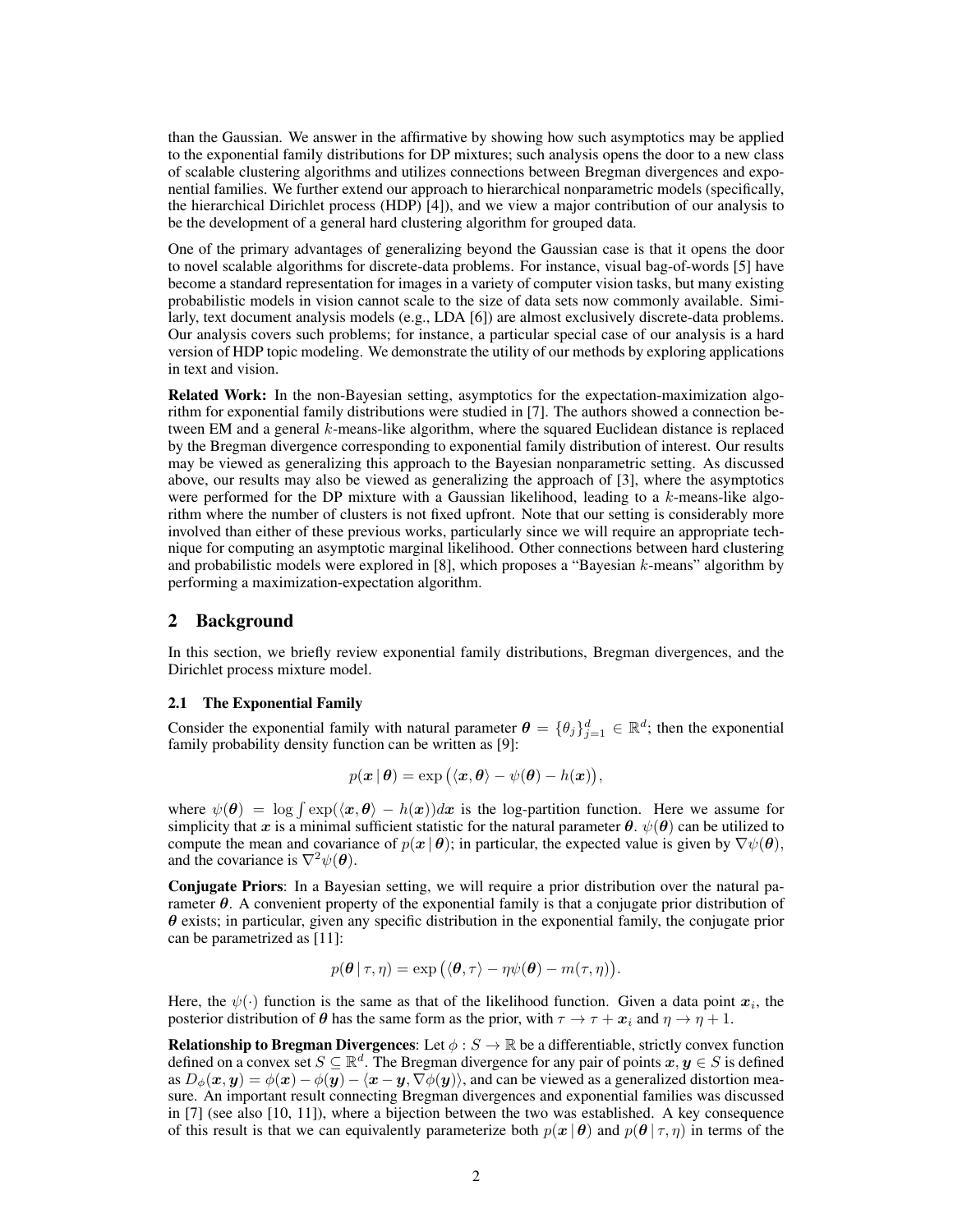expectation  $\mu$ :

$$
p(\boldsymbol{x} | \boldsymbol{\theta}) = p(\boldsymbol{x} | \boldsymbol{\mu}) = \exp(-D_{\phi}(\boldsymbol{x}, \boldsymbol{\mu})) f_{\phi}(\boldsymbol{x}),
$$
  

$$
p(\boldsymbol{\theta} | \boldsymbol{\tau}, \boldsymbol{\eta}) = p(\boldsymbol{\mu} | \boldsymbol{\tau}, \boldsymbol{\eta}) = \exp\left(-\eta D_{\phi}\left(\frac{\tau}{\eta}, \boldsymbol{\mu}\right)\right) g_{\phi}(\boldsymbol{\tau}, \boldsymbol{\eta}),
$$

where  $\phi(\cdot)$  is the Legendre-conjugate function of  $\psi(\cdot)$  (denoted as  $\phi = \psi^*$ ),  $f_{\phi}(\bm{x}) = \exp(\phi(\bm{x}) - \psi)$  $h(x)$ ), and  $\mu$  is the expectation parameter which satisfies  $\mu = \nabla \psi(\theta)$  (and also  $\mu = \theta^*$ ). The Bregman divergence representation provides a natural way to parametrize the exponential family distributions with its expectation parameter and, as we will see, we will find it convenient to work with this form.

#### 2.2 Dirichlet Process Mixture Models

The Dirichlet Process (DP) mixture model is a Bayesian nonparametric mixture model [12]; unlike most parametric mixture models (Bayesian or otherwise), the number of clusters in a DP mixture is not fixed upfront. Using the exponential family parameterized by the expectation  $\mu_c$ , the likelihood for a data point can be expressed as the following *infinite* mixture:

$$
p(\boldsymbol{x}) = \sum_{c=1}^{\infty} \pi_c p(\boldsymbol{x} \,|\, \boldsymbol{\mu}_c) = \sum_{c=1}^{\infty} \pi_c \exp(-D_{\phi}(\boldsymbol{x}, \boldsymbol{\mu}_c)) f_{\phi}(\boldsymbol{x}).
$$

Even though there are conceptually an infinite number of clusters, the nonparametric prior over the mixing weights causes the weights  $\pi_c$  to decay exponentially. Moreover, a simple collapsed Gibbs sampler can be employed for performing inference in this model [13]; this Gibbs sampler will form the basis of our asymptotic analysis. Given a data set  $\{x_1, ..., x_n\}$ , the state of the Markov chain is the set of cluster indicators  $\{z_1, ..., z_n\}$  as well as the cluster means of the currently-occupied clusters (the mixing weights have been integrated out). The Gibbs updates for  $z_i$ ,  $(i = 1, \ldots, n)$ , are given by the following conditional probabilities:

$$
P(z_i = c | z_{-i}, \boldsymbol{x}_i, \boldsymbol{\mu}) = \frac{n_{-i,c}}{\mathbf{Z}(n-1+\alpha)} p(\boldsymbol{x}_i | \boldsymbol{\mu}_c)
$$
  

$$
P(z_i = c_{new} | z_{-i}, \boldsymbol{x}_i, \boldsymbol{\mu}) = \frac{\alpha}{\mathbf{Z}(n-1+\alpha)} \int p(\boldsymbol{x}_i | \boldsymbol{\mu}) dG_0,
$$

where **Z** is the normalizing constant,  $n_{-i,c}$  is the number of data points (excluding  $x_i$ ) that are currently assigned to cluster c,  $G_0$  is a prior over  $\mu$ , and  $\alpha$  is the *concentration parameter* that determines how likely we are to start a new cluster. If we choose to start a new cluster during the Gibbs update, we sample its mean from the posterior distribution obtained from the prior distribution  $G_0$  and the single observation  $x_i$ . After performing Gibbs moves on the cluster indicators, we update the cluster means  $\mu_c$  by sampling from the posterior of  $\mu_c$  given the data points assigned to cluster c.

# 3 Hard Clustering for Exponential Family DP Mixtures

Our goal is to analyze what happens as we perform small-variance asymptotics on the exponential family DP mixture when running the collapsed Gibbs sampler described earlier, and we begin by considering how to scale the covariance in an exponential family distribution. Given an exponential family distribution  $p(x | \theta)$  with natural parameter  $\theta$  and log-partition function  $\psi(\theta)$ , consider a *scaled* exponential family distribution whose natural parameter is  $\hat{\theta} = \beta \theta$  and log-partition function is  $\psi(\theta) = \beta \psi(\theta/\beta)$ , where  $\beta > 0$ . The following result characterizes the relationship between the mean and covariance of the original and scaled exponential family distributions.

**Lemma 3.1.** *Denote*  $\mu(\theta)$  *as the mean, and cov*( $\theta$ ) *as the covariance, of*  $p(x | \theta)$  *with log-partition*  $\psi(\theta)$ *. Given a scaled exponential family with*  $\theta = \beta \theta$  *and*  $\psi(\theta) = \beta \psi(\theta/\beta)$ *, the mean*  $\tilde{\mu}(\theta)$  *of the scaled distribution is*  $\mu(\theta)$  *and the covariance,*  $\tilde{c}ov(\tilde{\theta})$ *, is cov* $(\theta)/\beta$ *.* 

This lemma follows directly from  $\tilde{\mu}(\tilde{\theta}) = \nabla_{\tilde{\theta}} \tilde{\psi}(\tilde{\theta}) = \beta \nabla_{\tilde{\theta}} \psi(\tilde{\theta}/\beta) = \nabla_{\theta} \psi(\tilde{\theta}/\beta) = \nabla_{\theta} \psi(\theta) =$  $\mu(\theta)$ , and cõv $(\tilde{\theta}) = \nabla_{\tilde{\theta}}^2(\tilde{\psi}(\tilde{\theta})) = \beta \nabla_{\tilde{\theta}}(\nabla_{\tilde{\theta}} \psi(\tilde{\theta}/\beta)) = \frac{1}{\beta} \times \nabla_{\theta}^2 \psi(\tilde{\theta}/\beta) = \frac{1}{\beta} \times \nabla_{\theta}^2 \psi(\theta) =$  $\cot(\theta)/\beta$ . It is perhaps intuitively simpler to observe what happens to the distribution using the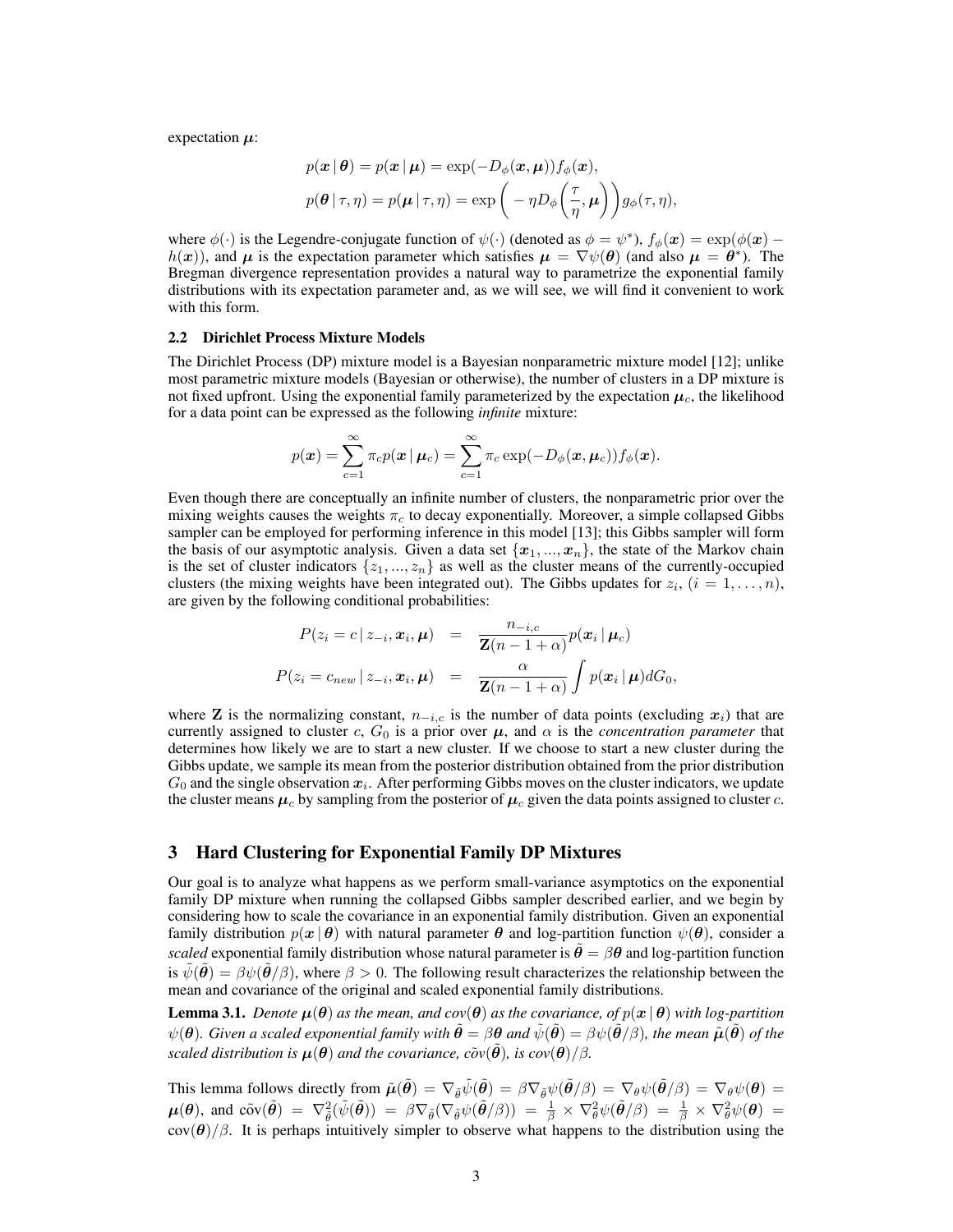Bregman divergence representation. Recall that the generating function  $\phi$  for the Bregman divergence is given by the Legendre-conjugate of  $\psi$ . Using standard properties of convex conjugates, we see that the conjugate of  $\tilde{\psi}$  is simply  $\phi = \beta \phi$ . The Bregman divergence representation for the scaled distribution is given by

$$
p(\boldsymbol{x} \,|\, \tilde{\boldsymbol{\theta}}) = p(\boldsymbol{x} \,|\, \tilde{\boldsymbol{\mu}}) = \exp(-D_{\tilde{\phi}}(\boldsymbol{x}, \tilde{\boldsymbol{\mu}}))f_{\tilde{\phi}}(\boldsymbol{x}) = \exp(-\beta D_{\phi}(\boldsymbol{x}, \boldsymbol{\mu}))f_{\beta \phi}(\boldsymbol{x}),
$$

where the last equality follows from Lemma 3.1 and the fact that, for a Bregman divergence,  $D_{\beta\phi}(\cdot,\cdot) = \beta D_{\phi}(\cdot,\cdot)$ . Thus, as  $\beta$  increases under the above scaling, the mean is fixed while the distribution becomes increasingly concentrated around the mean.

Next we consider the prior distribution under the scaled exponential family. When scaling by  $\beta$ , we also need to scale the hyper-parameters  $\tau$  and  $\eta$ , namely  $\tau \to \tau/\beta$  and  $\eta \to \eta/\beta$ . This gives the following prior written using the Bregman divergence, where we are now explicitly conditioning on β:

$$
p(\tilde{\boldsymbol{\theta}} \mid \tau, \eta, \beta) = \exp \bigg( -\frac{\eta}{\beta} D_{\tilde{\phi}} \bigg( \frac{\tau/\beta}{\eta/\beta}, \boldsymbol{\mu} \bigg) \bigg) g_{\tilde{\phi}} \bigg( \frac{\tau}{\beta}, \frac{\eta}{\beta} \bigg) = \exp \bigg( -\eta D_{\phi} \bigg( \frac{\tau}{\eta}, \boldsymbol{\mu} \bigg) \bigg) g_{\tilde{\phi}} \bigg( \frac{\tau}{\beta}, \frac{\eta}{\beta} \bigg).
$$

Finally, we compute the marginal likelihood for x by integrating out  $\hat{\theta}$ , as it will be necessary for the Gibbs sampler. Standard algebraic manipulations yield the following:

$$
p(\boldsymbol{x} \mid \tau, \eta, \beta) = \int p(\boldsymbol{x} \mid \tilde{\boldsymbol{\theta}}) \times p(\tilde{\boldsymbol{\theta}} \mid \tau, \eta, \beta) d\tilde{\boldsymbol{\theta}}
$$
  
=  $f_{\tilde{\phi}}(\boldsymbol{x}) \cdot g_{\tilde{\phi}}\left(\frac{\tau}{\beta}, \frac{\eta}{\beta}\right) A_{(\tilde{\phi}, \tau, \eta, \beta)}(\boldsymbol{x}) \int \exp\left(-(\beta + \eta) D_{\phi}\left(\frac{\beta \boldsymbol{x} + \tau}{\beta + \eta}, \tilde{\boldsymbol{\mu}}(\tilde{\boldsymbol{\theta}})\right)\right) d\tilde{\boldsymbol{\theta}}$   
=  $f_{\tilde{\phi}}(\boldsymbol{x}) \cdot g_{\tilde{\phi}}\left(\frac{\tau}{\beta}, \frac{\eta}{\beta}\right) A_{(\tilde{\phi}, \tau, \eta, \beta)}(\boldsymbol{x}) \cdot \beta^d \cdot \int \exp\left(-(\beta + \eta) D_{\phi}\left(\frac{\beta \boldsymbol{x} + \tau}{\beta + \eta}, \boldsymbol{\mu}(\boldsymbol{\theta})\right)\right) d\boldsymbol{\theta}.$  (1)

Here,  $A_{(\tilde{\phi},\tau,\eta,\beta)}(x)=\exp\big(-(\beta\phi(x)+\eta\phi(\frac{\tau}{\eta})-(\beta+\eta)\phi(\frac{\beta x+\tau}{\beta+\eta})\big)\big)$ , which arises when combining the Bregman divergences from the likelihood and the prior.

Now we make the following key insight, which will allow us to perform the necessary asymptotics. We can write the integral from the last line above (denoted  $I$  below) via Laplace's method. Since  $D_{\phi}(\frac{\beta x + \tau}{\beta + \eta}, \mu)$  has a local minimum (which is global in this case) at  $\hat{\theta} = \hat{\mu}^* = (\frac{\beta x + \tau}{\beta + \eta})^*$ , we have:

$$
I = \exp\left(-(\beta + \eta)D_{\phi}\left(\frac{\beta x + \tau}{\beta + \eta}, \hat{\mu}\right)\right)\left(\frac{2\pi}{\beta + \eta}\right)^{d/2} \left|\frac{\partial^2 D_{\phi}\left(\frac{\beta x + \tau}{\beta + \eta}, \hat{\mu}\right)}{\partial \theta \partial \theta^T}\right|^{-1/2} + O\left(\frac{1}{\beta}\right)
$$

$$
= \left(\frac{2\pi}{\beta + \eta}\right)^{d/2} \left|\frac{\partial^2 D_{\phi}\left(\frac{\beta x + \tau}{\beta + \eta}, \hat{\mu}\right)}{\partial \theta \partial \theta^T}\right|^{-1/2} + O\left(\frac{1}{\beta}\right)
$$
(2)

where  $\frac{\partial^2 D_{\phi}(\frac{\beta x + \tau}{\beta + \eta}, \hat{\mu})}{\partial \theta \partial \theta^T} = \text{cov}(\hat{\theta})$  is the covariance matrix of the likelihood function instantiated at  $\hat{\theta}$ and approaches  $cov(x^*)$  when  $\beta$  goes to  $\infty$ . Note that the exponential term equals one since the divergence inside is 0.

#### 3.1 Asymptotic Behavior of the Gibbs Sampler

We now have the tools to consider the Gibbs sampler for the exponential family DP mixture as we let  $\beta \to \infty$ . As we will see, we will obtain a general k-means-like hard clustering algorithm which utilizes the appropriate Bregman divergence in place of the squared Euclidean distance, and also can vary the number of clusters. Recall the conditional probabilities for performing Gibbs moves on the cluster indicators  $z_i$ , where we now are considering the scaled distributions:

$$
P(z_i = c | z_{-i}, \boldsymbol{x}_i, \beta, \boldsymbol{\mu}) = \frac{n_{-i,c}}{\mathbf{Z}} \exp(-\beta D_{\phi}(\boldsymbol{x}_i, \boldsymbol{\mu_c})) f_{\tilde{\phi}}(\boldsymbol{x}_i)
$$
  

$$
P(z_i = c_{new} | z_{-i}, \boldsymbol{x}_i, \beta, \boldsymbol{\mu}) = \frac{\alpha}{\mathbf{Z}} p(\boldsymbol{x}_i | \tau, \eta, \beta),
$$

where **Z** is a normalization factor, and the marginal probability  $p(x_i | \tau, \eta, \beta)$  is given by the derivations in (1) and (2). Now, we consider the asymptotic behavior of these probabilities as  $\beta \to \infty$ . We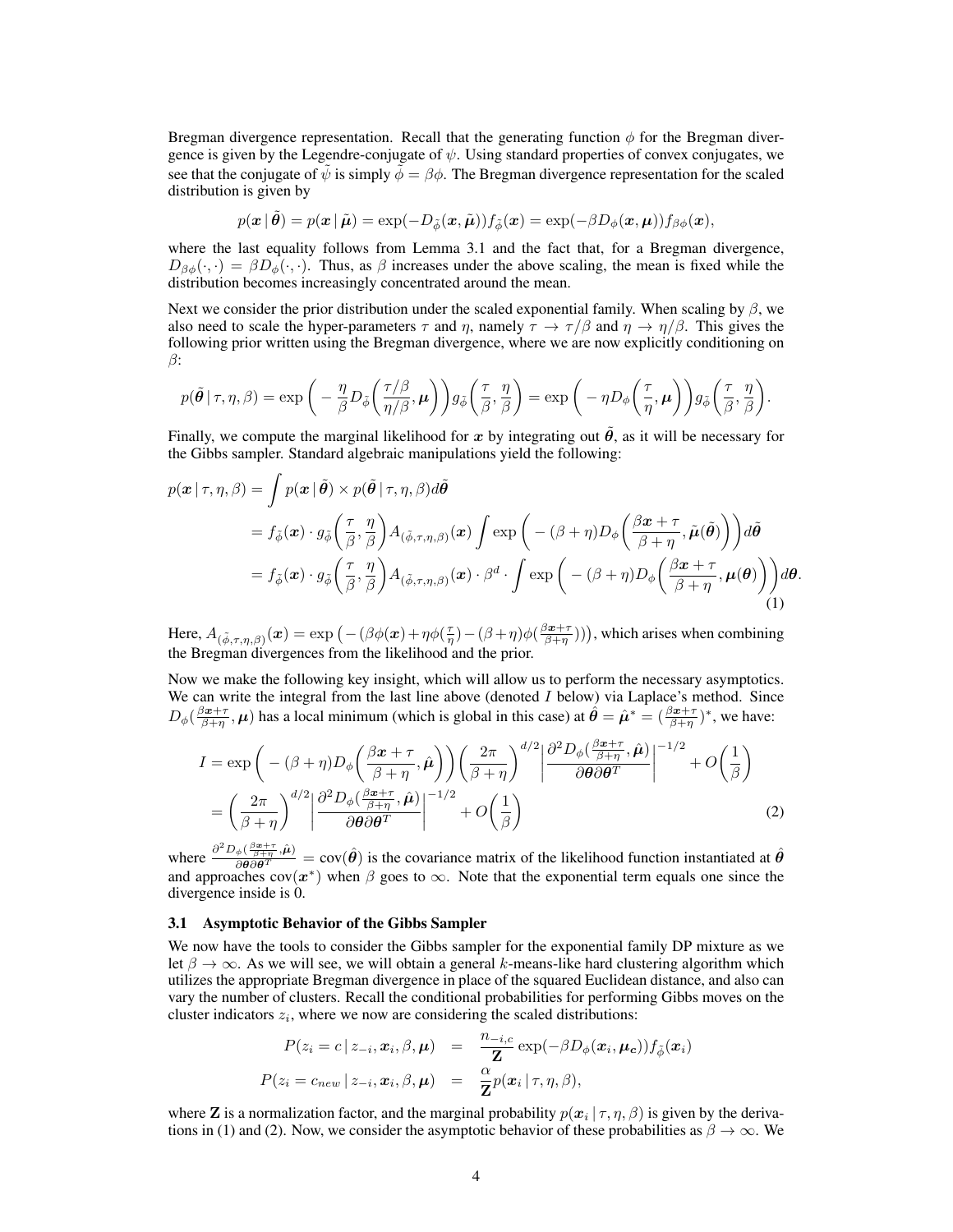note that

$$
\lim_{\beta \to \infty} \frac{\beta \boldsymbol{x}_i + \tau}{\beta + \eta} = \boldsymbol{x}_i, \quad \text{and} \quad \lim_{\beta \to \infty} A_{(\tilde{\phi}, \tau, \eta, \beta)}(\boldsymbol{x}_i) = \exp(-\eta(\phi(\tau/\eta) - \phi(\boldsymbol{x}_i))),
$$

and that the Laplace approximation error term goes to zero as  $\beta \to \infty$ . Further, we define  $\alpha$  as a function of  $\beta$ ,  $\eta$ , and  $\tau$  (but independent of the data):

$$
\alpha = \left( g_{\tilde{\phi}}\left(\frac{\tau}{\beta}, \frac{\eta}{\beta}\right) \cdot \left(\frac{2\pi}{\beta + \eta}\right)^{d/2} \cdot \beta^d \right)^{-1} \cdot \exp(-\beta \lambda),
$$

for some  $\lambda$ . After canceling out the  $f_{\phi}(\mathbf{x}_i)$  terms from all probabilities, we can then write the Gibbs probabilities as

$$
P(z_i = c | z_{-i}, \mathbf{x}_i, \beta, \boldsymbol{\mu}) = \frac{n_{-i,c} \cdot \exp(-\beta D_{\phi}(\mathbf{x}_i, \boldsymbol{\mu}_c))}{C_{\mathbf{x}_i} \cdot \exp(-\beta \lambda) + \sum_{j=1}^k n_{-i,j} \cdot \exp(-\beta D_{\phi}(\mathbf{x}_i, \boldsymbol{\mu}_j))}
$$
  

$$
P(z_i = c_{new} | z_{-i}, \mathbf{x}_i, \beta, \boldsymbol{\mu}) = \frac{C_{\mathbf{x}_i} \cdot \exp(-\beta \lambda)}{C_{\mathbf{x}_i} \cdot \exp(-\beta \lambda) + \sum_{j=1}^k n_{-i,j} \cdot \exp(-\beta D_{\phi}(\mathbf{x}_i, \boldsymbol{\mu}_j))},
$$

where  $C_{x_i}$  approaches a positive, finite constant for a given  $x_i$  as  $\beta \to \infty$ . Now, all of the above probabilities will become binary as  $\beta \to \infty$ . More specifically, all the  $k + 1$  values will be increasingly dominated by the smallest value of  $\{D_{\phi}(\bm{x}_i,\bm{\mu}_1),\ldots,D_{\phi}(\bm{x}_i,\bm{\mu}_k),\lambda\}$ . As  $\beta\to\infty$ , only the smallest of these values will receive a non-zero probability. That is, the data point  $x_i$  will be assigned to the *nearest* cluster with a *divergence* at most λ. If the closest mean has a divergence greater than  $\lambda$ , we start a new cluster containing only  $x_i$ .

Next, we show that sampling  $\mu_c$  from the posterior distribution is achieved by simply computing the empirical mean of a cluster in the limit. During Gibbs sampling, once we have performed one complete set of Gibbs moves on the cluster assignments, we need to sample the  $\mu_c$  conditioned on all assignments and observations. If we let  $n_c$  be the number of points assigned to cluster c, then the posterior distribution (parameterized by the expectation parameter) for cluster  $c$  is

$$
p(\boldsymbol{\mu}_c | X, \boldsymbol{z}, \tau, \eta, \beta) \propto p(X_c | \boldsymbol{\mu}_c, \beta) \times p(\boldsymbol{\mu}_c | \tau, \eta, \beta) \propto \exp \left( -(\beta n_c + \eta) D_{\phi} \left( \frac{\sum_{i=1}^{n_c} \beta \boldsymbol{x}_i^c + \tau}{\beta n_c + \eta}, \boldsymbol{\mu} \right) \right),
$$

where X is all the data,  $X_c = \{x_1^c, ..., x_{n_c}^c\}$  is the set of points currently assigned to cluster c, and z is the set of all current assignments. We can see that the mass of the posterior distribution becomes concentrated around the sample mean  $\frac{\sum_{i=1}^{n_c} x_i}{n_c}$  as  $\beta \to \infty$ . In other words, after we determine the assignments of data points to clusters, we update the means as the sample mean of the data points in each cluster. This is equivalent to the standard  $k$ -means cluster mean update step.

#### 3.2 Objective function and algorithm

From the above asymptotic analysis of the Gibbs sampler, we observe a new algorithm which can be utilized for hard clustering. It is as simple as the popular  $k$ -means algorithm, but also provides the ability to adapt the number of clusters depending on the data as well as incorporate different distortion measures. The algorithm description is as follows:

- Initialization: input data  $x_1, \ldots, x_n, \lambda > 0$ , and  $\mu_1 = \frac{1}{n} \sum_{i=1}^n x_n$
- Assignment: for each data point  $x_i$ , compute the Bregman divergence  $D_{\phi}(x_i, \mu_c)$  to all existing clusters. If  $\min_c D_\phi(\bm{x}_i, \bm{\mu}_c) \le \lambda$ , then  $z_{i,c_0} = 1$  where  $c_0 = \text{argmin}_c D_\phi(\bm{x}_i, \bm{\mu}_c)$ ; otherwise, start a new cluster and set  $z_{i,c_{new}} = 1$ ;
- Mean Update: compute the cluster mean for each cluster,  $\mu_j = \frac{1}{|l_j|} \sum_{x \in l_j} x$ , where  $l_j$  is the set of points in the  $j$ -th cluster.

We iterate between the assignment and mean update steps until local convergence. Note that the initialization used here—placing all data points into a single cluster—is not necessary, but is one natural way to initialize the algorithm. Also note that the algorithm depends heavily on the choice of  $\lambda$ ; heuristics for selecting  $\lambda$  were briefly discussed for the Gaussian case in [3], and we will follow this approach (generalized in the obvious way to Bregman divergences) for our experiments.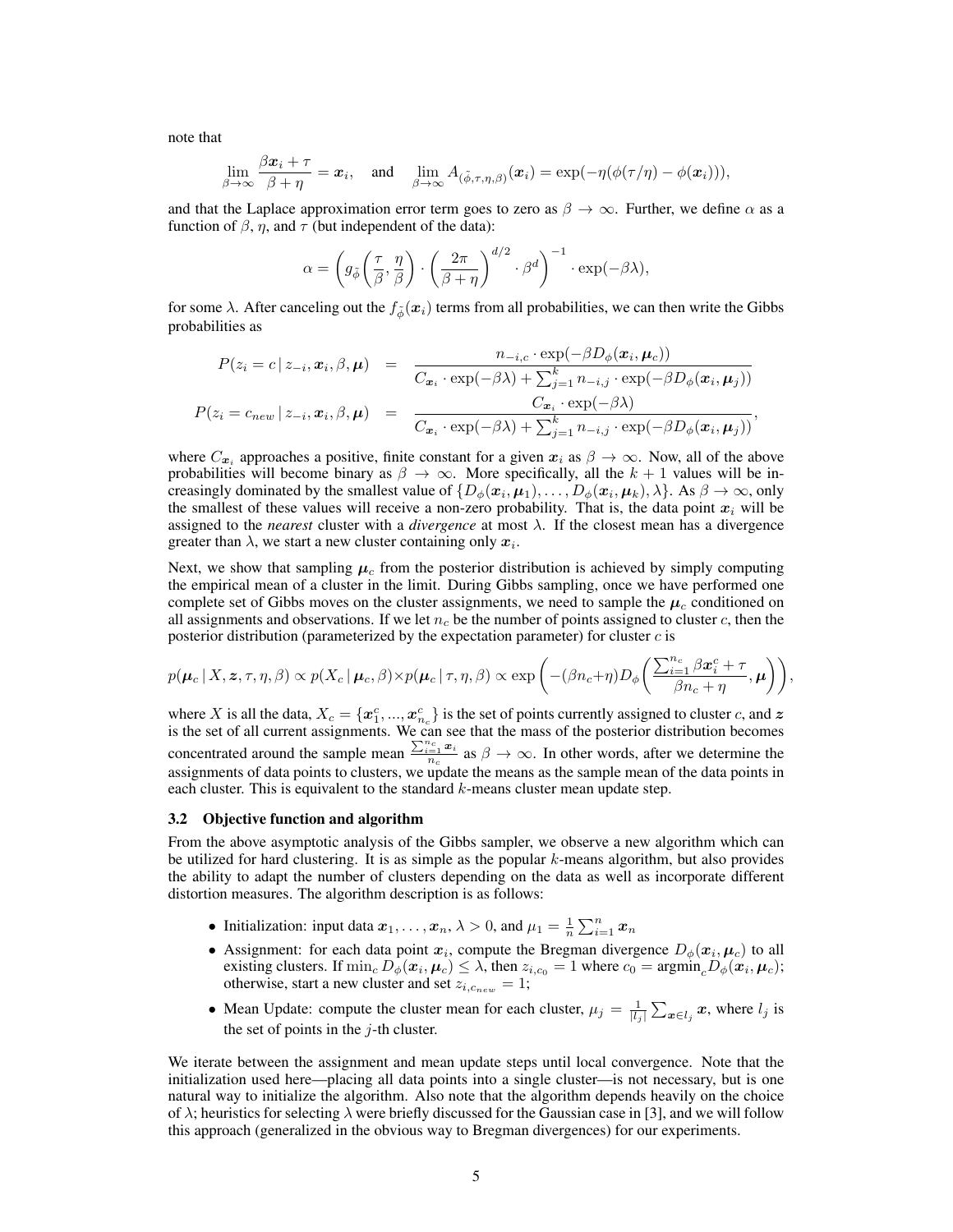We can easily show that the underlying objective function for our algorithm is quite similar to that in [3], replacing the squared Euclidean distance with an appropriate Bregman divergence. Recall that the squared Euclidean distance is the Bregman divergence corresponding to the Gaussian distribution. Thus, the objective function in [3] can be seen as a special case of our work. The objective function optimized by our derived algorithm is the following:

$$
\min_{\{l_c\}_{c=1}^k} \qquad \sum_{c=1}^k \sum_{\boldsymbol{x} \in l_c} D_{\phi}(\boldsymbol{x}, \boldsymbol{\mu}_c) + \lambda k \tag{3}
$$

where k is the total number of clusters,  $\phi$  is the conjugate function of the log-partition function of the chosen exponential family distribution, and  $\mu_c$  is the sample mean of cluster c. The penalty term  $\lambda$  controls the tradeoff between the likelihood and the model complexity, where a large  $\lambda$  favors small model complexity (i.e., fewer clusters) while a small  $\lambda$  favors more clusters. Given the above objective function, our algorithm can be shown to monotonically decrease the objective function value until convergence to some local minima. We omit the proof here as it is almost identical as the proof for Theorem 3.1 in [3].

## 4 Extension to Hierarchies

A key benefit of the Bayesian approach is its natural ability to form hierarchical models. In the context of clustering, a hierarchical mixture allows one to cluster multiple groups of data—each group is clustered into a set of local clusters, but these local clusters are shared among the groups (i.e., sets of local clusters across groups form global clusters, with a shared global mean). For Bayesian nonparametric mixture models, one way of achieving such hierarchies arises via the hierarchical Dirichlet Process (HDP) [4], which provides a nonparametric approach to allow sharing of clusters among a set of DP mixtures.

In this section, we will briefly sketch out the extension of our analysis to the HDP mixture, which yields a natural extension of our methods to groups of data. Given space considerations, and the fact that the resulting algorithm turns out to reduce to Algorithm 2 from [3] with the squared Euclidean distance replaced by an appropriate Bregman divergence, we will omit the full specification of the algorithm here. However, despite the similarity to the existing Gaussian case, we do view the extension to hierarchies as a promising application of our analysis. In particular, our approach opens the door to hard hierarchical algorithms over discrete data, such as text, and we briefly discuss an application of our derived algorithm to topic modeling.

We assume that there are J data sets (groups) which we index by  $j = 1, ..., J$ . Data point  $x_{ij}$ refers to data point  $i$  from set  $j$ . The HDP model can be viewed as clustering each data set into local clusters, but where each local cluster is associated to a global mean. Global means may be shared across data sets. When performing the asymptotics, we require variables for the global means  $(\mu_1, ..., \mu_q)$ , the associations of data points to local clusters,  $z_{ij}$ , and the associations of local clusters to global means,  $v_{it}$ , where t indexes the local clusters for a data set. A standard Gibbs sampler considers updates on all of these variables, and in the nonparametric setting does not fix the number of local or global clusters.

The tools from the previous section may be nearly directly applied to the hierarchical case. As opposed to the flat model, the hard HDP requires two parameters: a value  $\lambda_{top}$  which is utilized when starting a global (top-level) cluster, and a value  $\lambda_{bottom}$  which is utilized when starting a local cluster. The resulting hard clustering algorithm first performs local assignment moves on the  $z_{ij}$ , then updates the local cluster assignments, and finally updates all global means.

The resulting objective function that is monotonically minimized by our algorithm is given as follows:

$$
\min_{\{l_c\}_{c=1}^k} \qquad \sum_{c=1}^k \sum_{\boldsymbol{x}_{ij} \in l_c} D_{\phi}(\boldsymbol{x}_{ij}, \boldsymbol{\mu}_c) + \lambda_{bottom} t + \lambda_{top} k, \tag{4}
$$

where  $k$  is the total number of global clusters and  $t$  is the total number of local clusters. The bottomlevel penalty term  $\lambda_{bottom}$  controls both the number of local and top-level clusters, where larger  $\lambda_{bottom}$  tends to give fewer local clusters and more top-level clusters. Meanwhile, the top-level penalty term  $\lambda_{top}$ , as in the one-level case, controls the tradeoff between the likelihood and model complexity.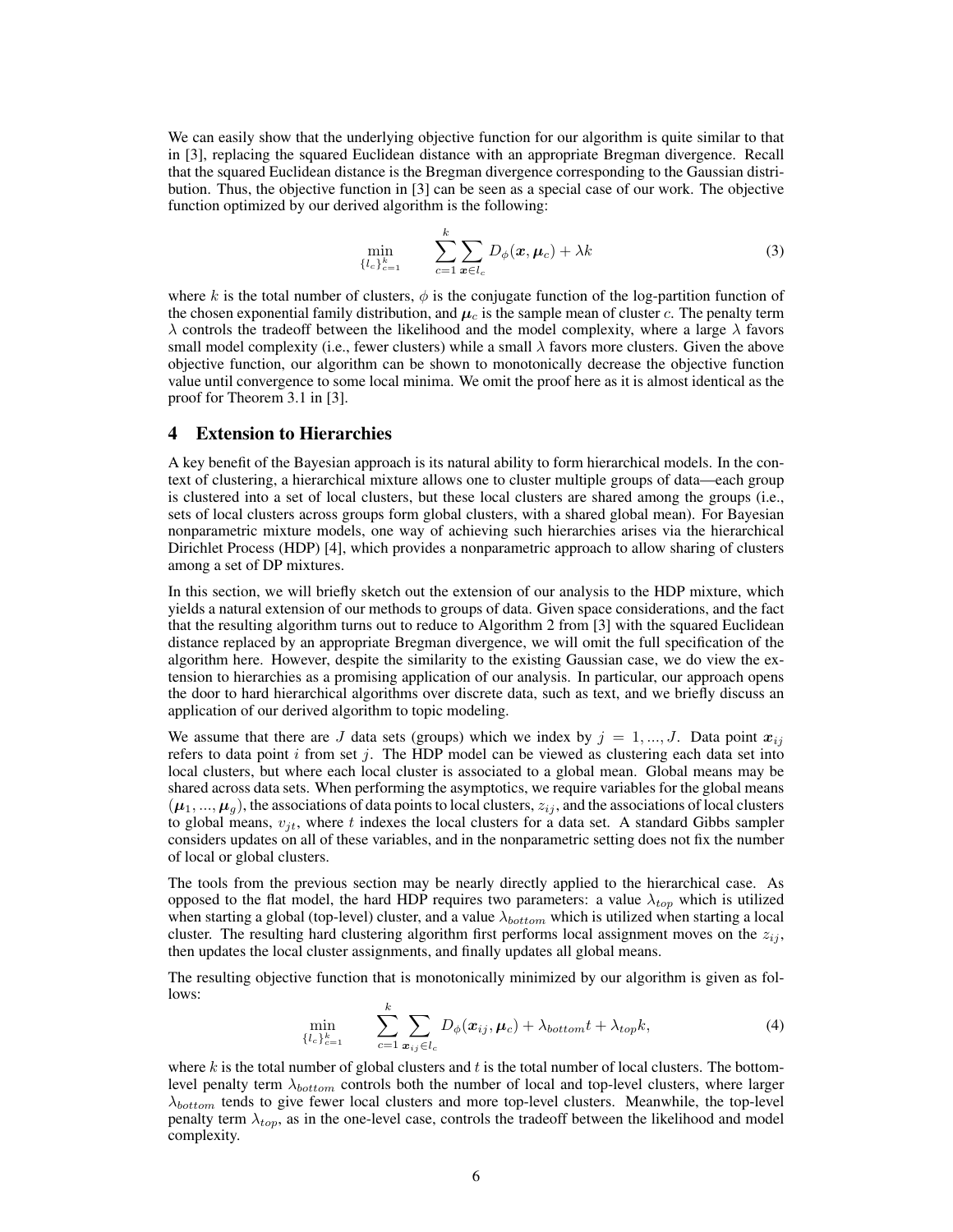

Figure 1: (Left) Example images from the ImageNet data (Persian cat and elephant categories). Each image is represented via a discrete visual-bag-of-words histogram. Clustering via an asymptotic multinomial DP mixture considerably outperforms the asymptotic Gaussian DP mixture; see text for details. (Right) Elapsed time per iteration in seconds of our topic modeling algorithm when running on the NIPS data, as a function of the number of topics.

# 5 Experiments

We conclude with a brief set of experiments highlighting applications of our analysis to discrete-data problems, namely image clustering and topic modeling. For all experiments, we randomly permute the data points at each iteration, as this tends to improve results (as discussed previously, unlike standard k-means, the order in which the data points are processed impacts the resulting clusters).

Image Clustering. We first explore an application of our techniques to image clustering, focusing on the ImageNet data [14]. We utilize a subset of this data for quantitative experiments, sampling 100 images from 10 different categories of this data set (Persian cat, African elephant, fire engine, motor scooter, wheelchair, park bench, cello, French horn, television, and goblet), for a total of 1000 images. Each image is processed via standard visual-bag-of-words: SIFT is densely applied on top of image patches in image, and the resulting SIFT vectors are quantized into 1000 visual words. We use the resulting histograms as our discrete representation for an image, as is standard. Some example images from this data set are shown in Figure 1.

We explore whether the discrete version of our hard clustering algorithm based on a multinomial DP mixture outperforms the Gaussian mixture version (i.e., DP-means); this will validate our generalization beyond the Gaussian setting. For both the Gaussian and multinomial cases, we utilize a farthest-first approach for both selecting  $\lambda$  as well as initializing the clusters (see [3] for a discussion of farthest-first for selecting  $\lambda$ ).

We compute the normalized mutual information (NMI) between the true clusters and the results of the two algorithms on this difficult data set. The Gaussian version performs poorly, achieving an NMI of .06 on this data, whereas the hard multinomial version achieves a score of .27. While the multinomial version is far from perfect, it performs significantly better than DP-means. Scalability to large data sets is clearly feasible, given that the method scales linearly in the number of data points. Note that comparisons between the Gibbs sampler and the corresponding hard clustering algorithm for the Gaussian case were considered in [3], where experiments on several data sets showed comparable clustering accuracy results between the sampler and the hard clustering method. Furthermore, for a fully Bayesian model that places a prior on the concentration parameter, the sampler was shown to be considerably slower than the corresponding hard clustering method. Given the similarity of the sampler for the Gaussian and multinomial case, we expect similar behavior with the multinomial Gibbs sampler.

Illustration: Scalable Hard Topic Models. We also highlight an application to topic modeling, by providing some qualitative results over two common document collections. Utilizing our general algorithm for a hard version of the multinomial HDP is straightforward. In order to apply the hard hierarchical algorithm to topic modeling, we simply utilize the discrete KL-divergence in the hard exponential family HDP, since topic modeling for text uses a multinomial distribution for the data likelihood.

To test topic modeling using our asymptotic approach, we performed analyses using the NIPS  $1-12<sup>1</sup>$ and the NYTimes [15] datasets. For the NIPS dataset, we use the whole dataset, which contains 1740 total documents, 13649 words in the vocabulary, and 2,301,375 total words. For the NYTimes

<sup>1</sup> http://www.cs.nyu.edu/ roweis/data.html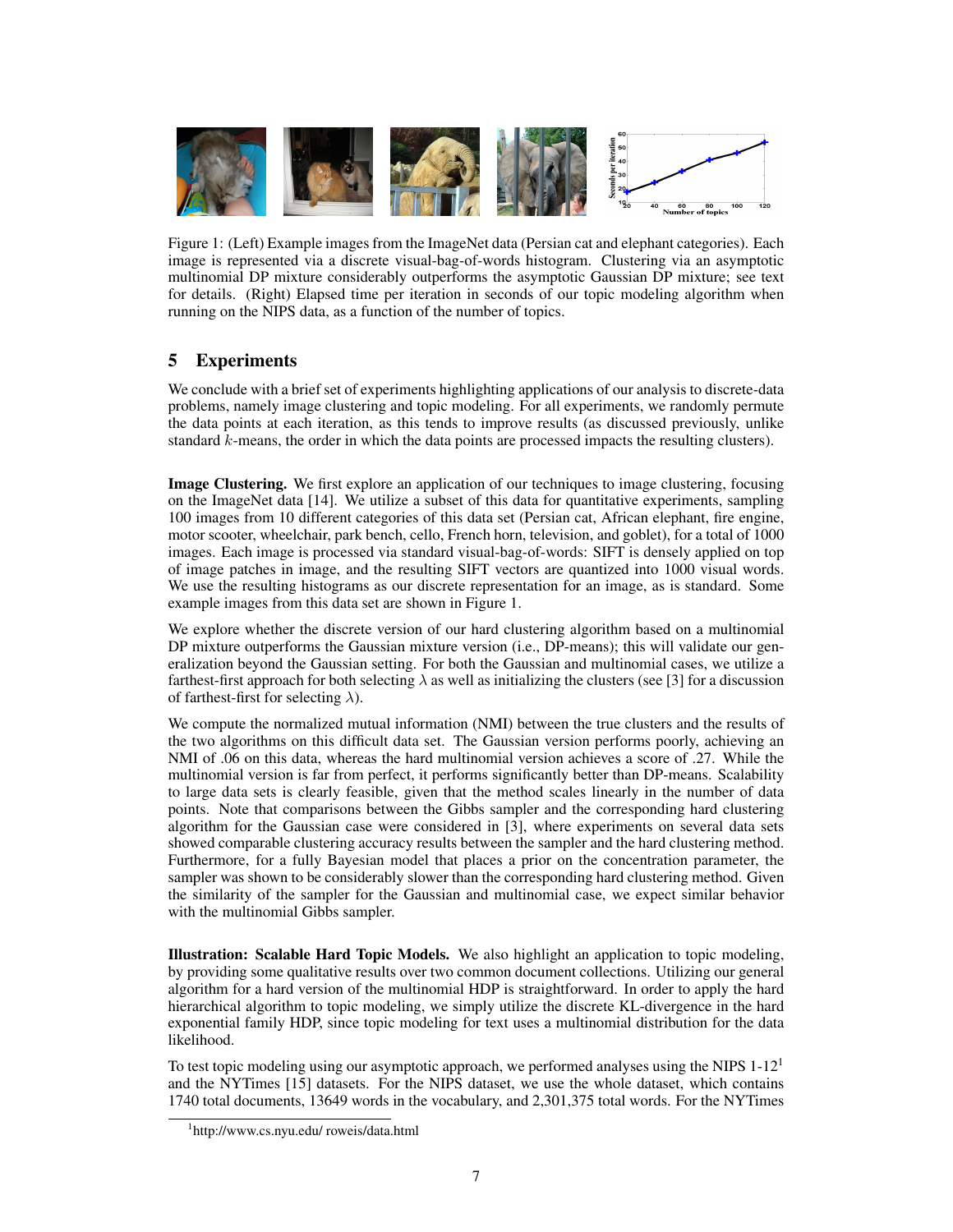|   | <b>NIPS</b>                                                                                                                                                             | <b>NYTimes</b>                                                                                                                                        |
|---|-------------------------------------------------------------------------------------------------------------------------------------------------------------------------|-------------------------------------------------------------------------------------------------------------------------------------------------------|
| 1 | neurons, memory, patterns, activity, re-<br>sponse, neuron, stimulus, firing, cortex, re-<br>current, pattern, spike, stimuli, delay, re-<br>sponses                    | team, game, season, play, games, point,<br>player, coach, win, won, guy, played, play-<br>ing, record, final                                          |
| 2 | neural, networks, state, weight, states, re-<br>sults, synaptic, threshold, large, time, sys-<br>tems, activation, small, work, weights                                 | percent, campaign, money, fund, quarter,<br>federal, public, pay, cost, according, in-<br>come, half, term, program, increase                         |
| 3 | training, hidden, recognition, layer, per-<br>formance, probability, parameter, error,<br>speech, class, weights, trained, algorithm,<br>approach, order                | president, power, government, country,<br>peace, trial, public, reform, patriot, eco-<br>nomic, past, clear, interview, religious,<br>early           |
| 4 | cells, visual, cell, orientation, cortical, con-<br>nection, receptive, field, center, tuning,<br>low, ocular, present, dominance, fields                               | family, father, room, line, shares, recount,<br>told, mother, friend, speech, expression,<br>won, offer, card, real                                   |
| 5 | energy, solution, methods, function, solu-<br>tions, local, equations, minimum, hopfield,<br>temperature, adaptation, term, optimiza-<br>tion, computational, procedure | company, companies, stock, market, busi-<br>ness, billion, firm, computer, analyst, in-<br>dustry, internet, chief, technology, cus-<br>tomer, number |
| 6 | noise, classifier, classifiers, note, margin,<br>noisy, regularization, generalization, hy-<br>pothesis, multiclasses, prior, cases, boost-<br>ing, fig, pattern        | right, human, decision, need, leadership,<br>foundation, number, question, country,<br>strike, set, called, support, law, train                       |

Table 1: Sample topics inferred from the NIPS and NYTimes datasets by our hard multinomial HDP algorithm.

dataset, we randomly sampled 2971 documents with 10171 vocabulary words, and 853,451 words in total; we also eliminated low-frequency words (those with less than ten occurrences). The prevailing metric to measure the goodness of topic models is perplexity; however, this is based on the predictive probability, which has no counterpart in the hard clustering case. Furthermore, ground truth for topic models is difficult to obtain. This makes quantitative comparisons difficult for topic modeling, and so we therefore focus on qualitative results. Some sample topics (with the corresponding top 15 terms) discovered by our approach from both the NIPS and NYTimes datasets are given in Table 1; we can see that the topics appear to be quite reasonable. Also, we highlight the scalability of our approach: the number of iterations needed for convergence on these data sets ranges from 13 to 25, and each iteration completes in under one minute (see the right side of Figure 1). In contrast, for sampling methods, it is notoriously difficult to detect convergence, and generally a large number of iterations is required. Thus, we expect this approach to scale favorably to large data sets.

# 6 Conclusion

We considered a general small-variance asymptotic analysis for the exponential family DP and HDP mixture model. Crucially, this analysis allows us to move beyond the Gaussian distribution in such models, and opens the door to new clustering applications, such as those involving discrete data. Our analysis utilizes connections between Bregman divergences and exponential families, and results in a simple and scalable hard clustering algorithm which may be viewed as generalizing existing non-Bayesian Bregman clustering algorithms [7] as well as the DP-means algorithm [3]. Due to the prevalence of discrete data in modern computer vision and information retrieval, we hope our algorithms will find use for a variety of large-scale data analysis tasks. We plan to continue to focus on the difficult problem of quantitative evaluations comparing probabilistic and non-probabilistic methods for clustering, particularly for topic models. We also plan to compare our algorithms with recent online inference schemes for topic modeling, particularly the online LDA [16] and online HDP [17] algorithms.

Acknowledgements. This work was supported by NSF award IIS-1217433 and by the ONR under grant number N00014-11-1-0688.